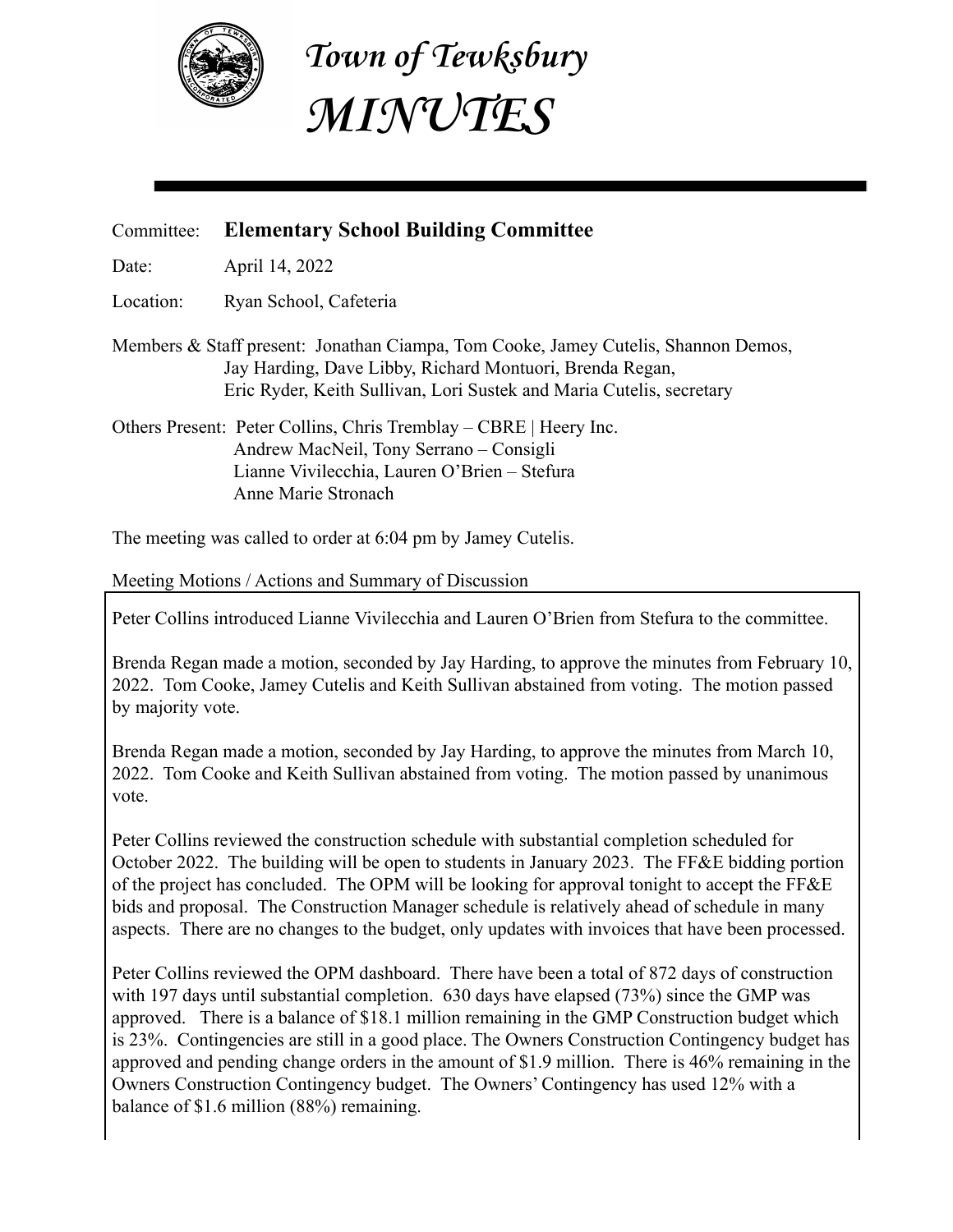Andrew MacNeil reviewed the Construction Manager's dashboard. Interior finishes are ongoing throughout the building, the exterior facade is nearing completion, the gymnasium is 99% ready for the wood flooring, and sitework is fully mobilizing for underground utilities. Demolition and abatements have started at the Center School and demolition of the existing field house will begin on Monday.

OPM has nothing new to report on project updates.

The budget for Technology and FF&E are established by the number of students  $\omega$  \$1700 ea. per student for a budget of \$1,343,000 for each with a total budget of \$2,686,000. FF&E bids and proposals came in higher at a cost of \$2,031,590.50 over the FF&E budget by \$40,901.40. The committee discussed reducing quantity or quality or possibly transferring funds from the Owners Contingency. The FF&E for the administration area was not included in the original budget. The amount of \$2,031,590,69 includes FF&E for everything. Eric Ryder agrees that it would make sense the proposal is over budget since the budgeted amount did not include the district offices. He thought that \$40,901.40 is money well spent for the district offices. Shannon Demos does not want to skimp on quality to save money. Brenda Regan also agrees that we should not cut quality.

Eric Ryder made a motion, seconded by Shannon Demos, to approve the FF&E bids and proposals in the amount of \$2,031,590.69. The motion passed by unanimous vote.

Change Order #16 was presented to the committee. The Change Order Review Committee has reviewed the change order requests. There are 8 requests for a total of \$70,461.86. Jonathan Ciampa asked for back up information for change request 196 to add power to the height adjustor at the gym basketball backstops. The work has already been done. Jonathan Ciampa requested information on the cost of \$22,317.87. Without including that cost, the amount of Change Order 16 is adjusted to \$48,143.99.

Brenda Regan made a motion, seconded by Jay Harding, to approve Change Order #16 in the adjusted amount of \$48,143.99. The motion passed by unanimous vote.

Tom Cooke asked about emergency access during a power outage and would there be a problem for public safety. Andrew MacNeil explained there is discussion about an additional module. The door controls at the 3rd floor door of stair #2 and #5 will be tested during commissioning.

Previous business was discussed. The relocation of the Center School district offices is complete. Committee membership was reviewed. The resignation of Jacquelyn Simione has been submitted.

Brenda Regan made a motion, seconded by Eric Ryder, to make a recommendation to the Select Board to appoint Anne Marie Stronach to the Elementary School Building Committee to replace Jacquelyn Simione as the educational representative. The motion passed by unanimous vote.

The School Committee voted to appoint Keith Sullivan, School Committee representative, and Shannon Demos, School Committee designee, to the Elementary School Building Committee.

The MSBA concluded the Project Funding Agreement and an amendment has been submitted.